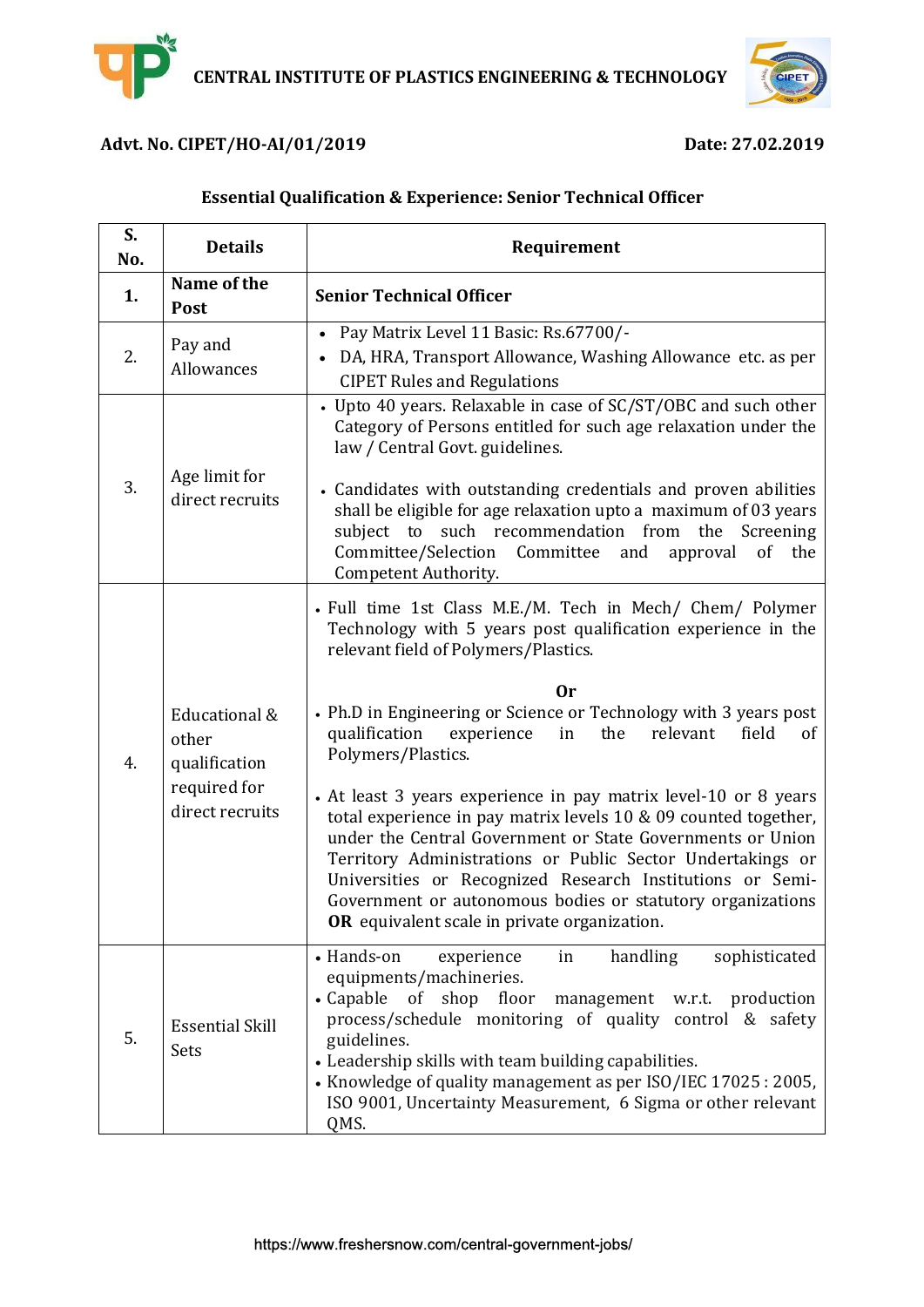



## **Advt. No .CIPET/HO-AI/01/2019 Date: 27.02.2019**

# **Essential Qualification & Experience: Technical Officer**

| S.<br>No. | <b>Details</b>                                                          | Requirement                                                                                                                                                                                                                                                                                                                                                                                                                                                                                                                                                                                                               |
|-----------|-------------------------------------------------------------------------|---------------------------------------------------------------------------------------------------------------------------------------------------------------------------------------------------------------------------------------------------------------------------------------------------------------------------------------------------------------------------------------------------------------------------------------------------------------------------------------------------------------------------------------------------------------------------------------------------------------------------|
| 1.        | <b>Name of the Post</b>                                                 | <b>Technical Officer</b>                                                                                                                                                                                                                                                                                                                                                                                                                                                                                                                                                                                                  |
| 2.        | Pay and<br>Allowances                                                   | Pay Matrix Level 10 Basic: Rs.56100/-<br>DA, HRA, Transport Allowance, Washing Allowance etc. as per<br><b>CIPET Rules and Regulations</b>                                                                                                                                                                                                                                                                                                                                                                                                                                                                                |
| 3.        | Age limit for direct<br>recruits                                        | • Upto 35 years. Relaxable in case of SC/ST/OBC and such other<br>Category of Persons entitled for such age relaxation under the law<br>/ Central Govt. guidelines.                                                                                                                                                                                                                                                                                                                                                                                                                                                       |
|           |                                                                         | • Candidates with outstanding credentials and proven abilities shall<br>be eligible for age relaxation upto a maximum of 03 years subject<br>to such recommendation from the Screening Committee/Selection<br>Committee and approval of the Competent Authority.                                                                                                                                                                                                                                                                                                                                                          |
| 4.        | Educational &<br>other qualification<br>required for direct<br>recruits | • Full time 1st Class M.E./ M.Tech with 2 years post qualification<br>experience in the relevant field of Polymers/Plastics.                                                                                                                                                                                                                                                                                                                                                                                                                                                                                              |
|           |                                                                         | Оr<br>• Ph.D in Polymer Engineering/Science/Technology with 1 year post<br>qualification experience in relevant field of Polymers/Plastics.<br>• At least 3 years in pay matrix level-9, or 13 years total in pay matrix<br>levels 9 to 7 counted together, under the Central Government or<br>State Governments or Union Territory Administrations or Public<br>Sector Undertakings or Universities or Recognized Research<br>Institutions or Semi- Government or autonomous bodies or<br>statutory organizations OR equivalent scale in private organization.                                                           |
| 5.        | <b>Essential Skill Sets</b>                                             | • Knowledge of Quality Management as per ISO/IEC 17025:2005, ISO<br>9001, Uncertainty Measurement, 6 Sigma or other relevant QMS.<br>• Oral & written communication.<br>• Hands-on experience in sophisticated machineries/equipments.<br>· Planning & execution of production / job order schedule &<br>customer dealing/satisfaction                                                                                                                                                                                                                                                                                    |
| 6.        | Remarks                                                                 | The Selection Committee shall be the Competent Authority to<br>recommend selection of candidate(s) as Technical Officer (Trainee),<br>initially for a period of one year on a consolidated salary of<br>Rs.56,100/- per month, where the Selection Committee consider, that<br>the candidate(s) is otherwise "FIT" but lacks the Essential Skill sets as<br>requisite for the post. Such candidate(s) after successful completion<br>of training period, will become eligible for being taken as Technical<br>Officer on probation initially for a period of two years, in a regular<br>scale with applicable allowances. |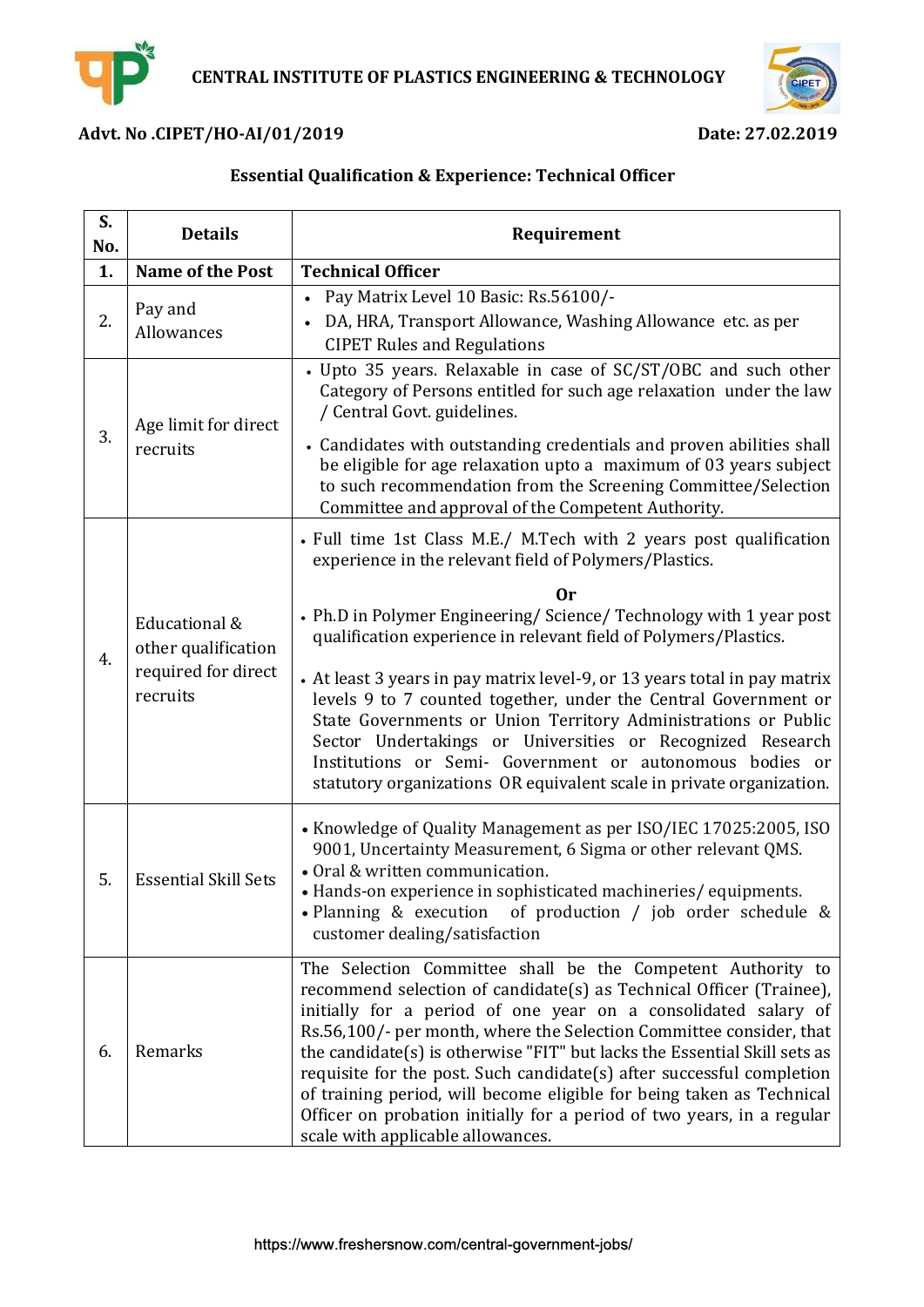



## **Advt. No. CIPET/HO-AI/01/2019 Date: 27.02.2019**

## **Essential Qualification & Experience: Scientist**

| S.<br>No. | <b>Details</b>                                                          | Requirement                                                                                                                                                                                                                                                                                                                                                                                                                                                                                                                                                                                                                                                                                                                                                         |
|-----------|-------------------------------------------------------------------------|---------------------------------------------------------------------------------------------------------------------------------------------------------------------------------------------------------------------------------------------------------------------------------------------------------------------------------------------------------------------------------------------------------------------------------------------------------------------------------------------------------------------------------------------------------------------------------------------------------------------------------------------------------------------------------------------------------------------------------------------------------------------|
| 1.        | <b>Name of the Post</b>                                                 | <b>Scientist</b>                                                                                                                                                                                                                                                                                                                                                                                                                                                                                                                                                                                                                                                                                                                                                    |
| 2.        | Pay and<br>Allowances                                                   | • Pay Matrix Level 11 Basic: Rs.67700/-<br>• DA, HRA, Transport Allowance, Washing Allowance etc. as<br>per CIPET Rules and Regulations                                                                                                                                                                                                                                                                                                                                                                                                                                                                                                                                                                                                                             |
| 3.        | Age limit for direct<br>recruits                                        | • Upto 40 years. Relaxable in case of SC/ST/OBC and such<br>other Category of Persons entitled for such age relaxation<br>under the law / Central Govt. guidelines.<br>• Candidates with outstanding credentials and proven abilities<br>shall be eligible for age relaxation upto a maximum of 03<br>years subject to such recommendation from the Screening<br>Committee/Selection Committee and<br>approval of the<br>Competent Authority.                                                                                                                                                                                                                                                                                                                       |
| 4.        | Educational &<br>other qualification<br>required for direct<br>recruits | • Full time 1st Class M.E./M. Tech in Mech/ Chem/ Polymer<br>Technology with 5 years post qualification experience in the<br>relevant field of Polymers/Plastics.<br>0r<br>• Ph.D in Engineering or Science or Technology with 3 years<br>post qualification experience in the relevant field of<br>Polymers/Plastics.<br>• At least 3 years experience in pay matrix level-10 or 8 years<br>total experience in pay matrix levels 10 & 09 counted together,<br>under the Central Government or State Governments or Union<br>Territory Administrations or Public Sector Undertakings or<br>Universities or Recognized Research Institutions or Semi-<br>Government or autonomous bodies or statutory organizations<br>OR equivalent scale in private organization. |
| 5.        | <b>Essential Skill Sets</b>                                             | • Applicants with expertise in Polymeric Material / Product<br>Development viz Composites / Nanocomposites, Biopolymers,<br>Microfluidics, Plastic Product Design, CAD/CAM/CAE is<br>required.<br>• Capable of compilation of Research Projects for funding from<br>different agencies.<br>· Should have publications in peer-reviewed International<br>journals Book/Book Chapters & Patents.<br>• Competency in guiding Ph.D / M.Phil / PG students.                                                                                                                                                                                                                                                                                                              |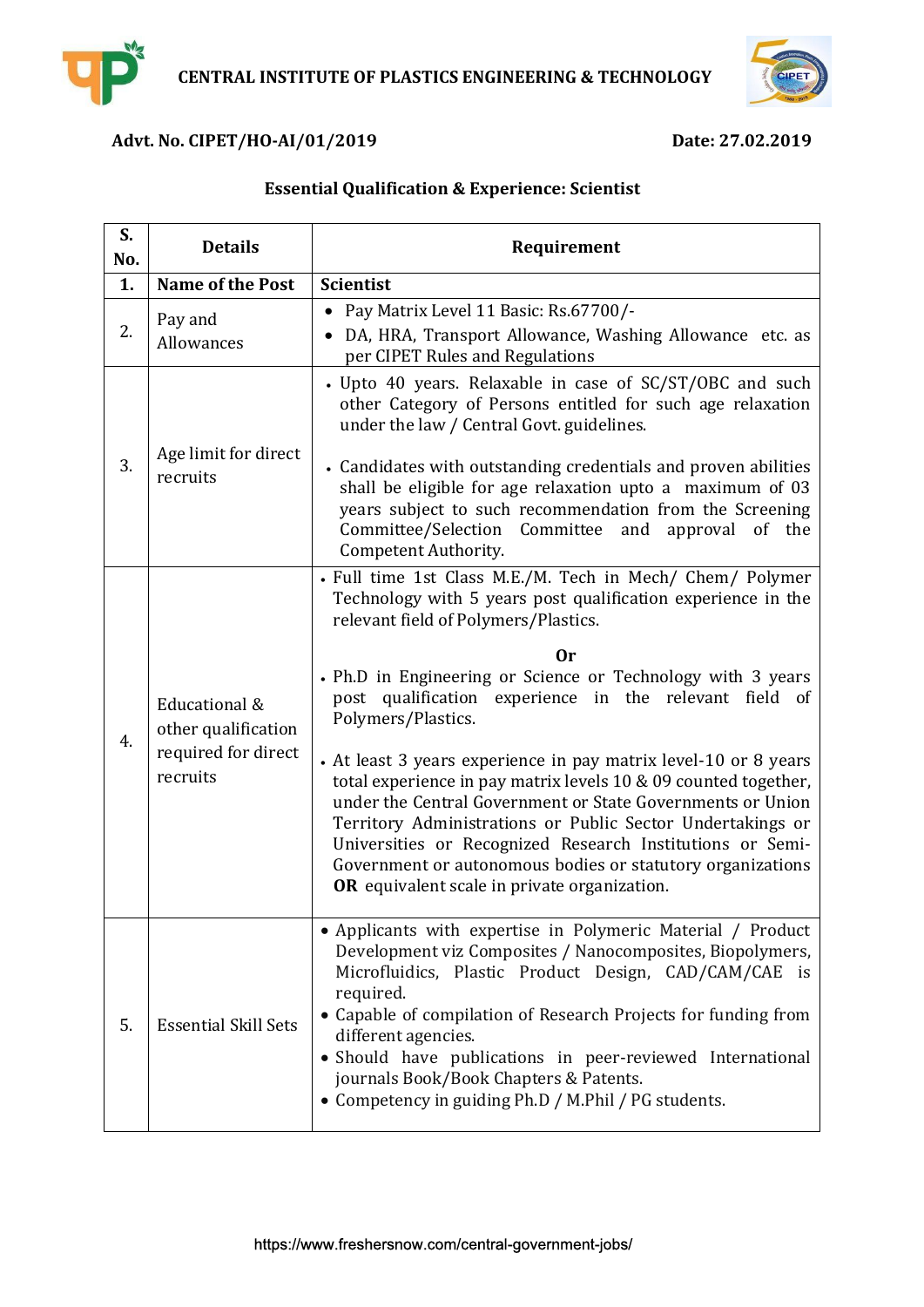



# **Advt.No. CIPET/HO-AI/01/2019 Date: 27.02.2019**

# **Essential Qualification & Experience: Junior Scientist**

| S.<br>No. | <b>Details</b>                                                          | Requirement                                                                                                                                                                                                                                                                                                                                                                                                                                                                                                                                                                                                                                                                                       |
|-----------|-------------------------------------------------------------------------|---------------------------------------------------------------------------------------------------------------------------------------------------------------------------------------------------------------------------------------------------------------------------------------------------------------------------------------------------------------------------------------------------------------------------------------------------------------------------------------------------------------------------------------------------------------------------------------------------------------------------------------------------------------------------------------------------|
| 1.        | <b>Name of the Post</b>                                                 | <b>Junior Scientist</b>                                                                                                                                                                                                                                                                                                                                                                                                                                                                                                                                                                                                                                                                           |
| 2.        | Pay and Allowances                                                      | Pay Matrix Level 10 Basic: Rs.56100/-<br>DA, HRA, Transport Allowance, Washing Allowance etc. as per CIPET<br><b>Rules and Regulations</b>                                                                                                                                                                                                                                                                                                                                                                                                                                                                                                                                                        |
| 3.        | Age limit for direct<br>recruits                                        | Upto 35 years. Relaxable in case of SC/ST/OBC and such other<br>$\bullet$<br>Category of Persons entitled for such age relaxation under the law /<br>Central Govt. guidelines.<br>Candidates with outstanding credentials and proven abilities shall be<br>eligible for age relaxation upto a maximum of 03 years subject to such<br>recommendation from the Screening Committee/Selection Committee<br>and approval of the Competent Authority.                                                                                                                                                                                                                                                  |
| 4.        | Educational & other<br>qualification<br>required for direct<br>recruits | • Full time 1st Class M.E./ M.Tech with 2 years post qualification<br>experience in the relevant field of Polymers/Plastics.<br>Оr<br>• Ph.D in Polymer Engineering/ Science/ Technology with 1 year post<br>qualification experience in relevant field of Polymers/Plastics.<br>• At least 3 years in pay matrix level-9, or 13 years total in pay matrix<br>levels 9 to 7 counted together, under the Central Government or State<br>Governments or Union Territory Administrations or Public Sector<br>Undertakings or Universities or Recognized Research Institutions or<br>Semi- Government or autonomous bodies or statutory organizations OR<br>equivalent scale in private organization. |
| 5.        | <b>Essential Skill Sets</b>                                             | • Applicants with expertise in Polymeric Material / Product Development<br>viz. Composites / Nanocomposites, Biopolymers, Microfluidics, Plastic<br>Product Design, CAD/CAM/CAE is required.<br>• Capable of compiling research papers for publication in International<br>Journals.<br>• Competency in writing projects for submission to different funding<br>agencies.<br>• Should have track record of International Publications, participation in<br>Conferences, Book Chapters.                                                                                                                                                                                                            |
| 6.        | Remarks                                                                 | The Selection Committee shall be the Competent Authority to recommend<br>selection of candidate(s) as Junior Scientist (Trainee), initially for a period<br>of one year on a consolidated salary of Rs.56,100/- per month, where the<br>Selection Committee consider, that the candidate(s) is otherwise "FIT" but<br>lacks the Essential Skill sets as requisite for the post. Such candidate(s)<br>after successful completion of training period, will become eligible for<br>being taken as Junior Scientist on probation initially for a period of two<br>years, in a regular scale with applicable allowances.                                                                              |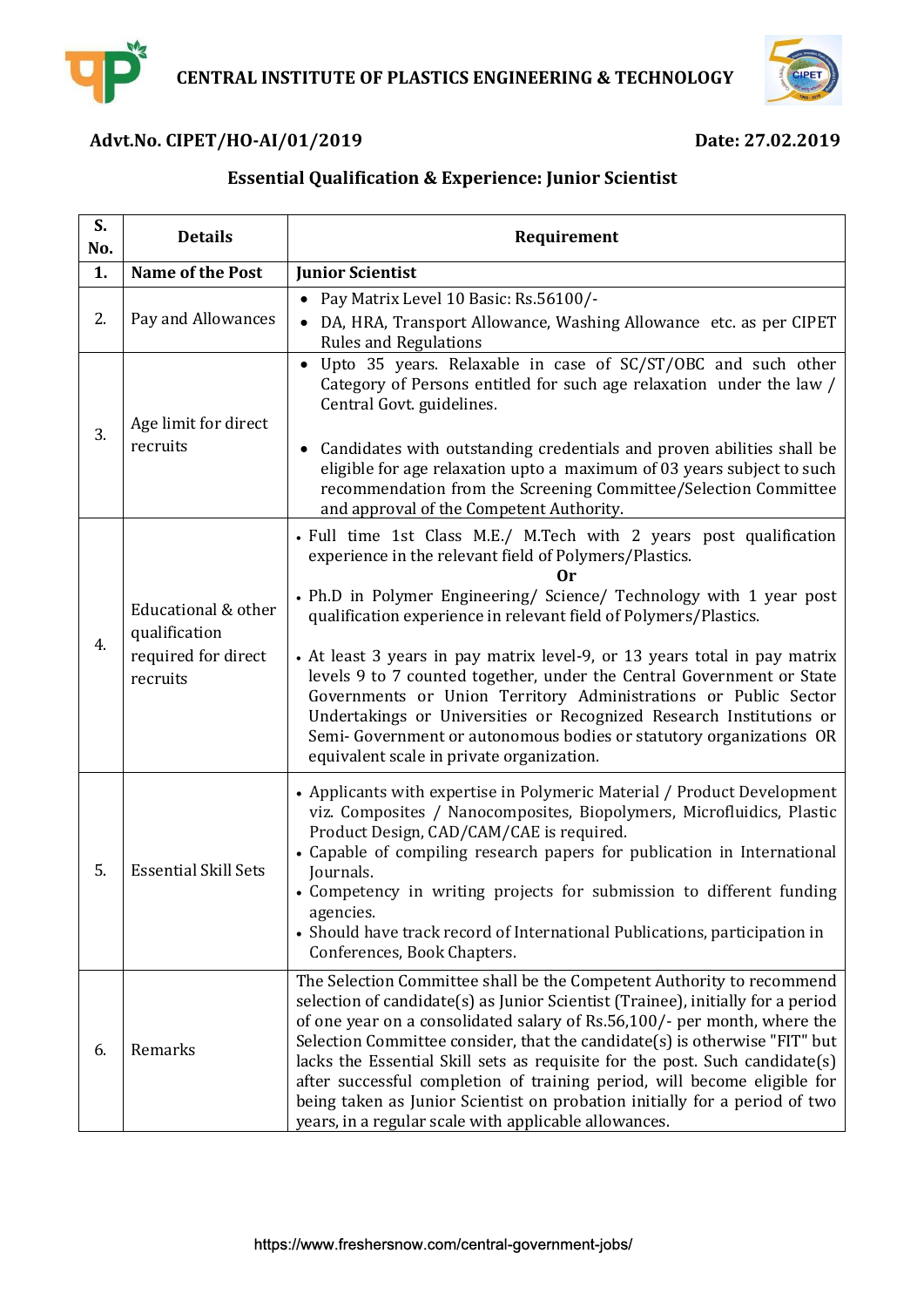



## **Advt. No. CIPET/HO-AI/01/2019 Date: 27.02.2019**

## **Essential Qualification & Experience: Manager (Personnel & Administration)**

| S. No. | <b>Details</b>                                                             | Requirement                                                                                                                                                                                                                                                                                                                                                                                                                                                                                                                                                                                                                                                                                                                                                                                                                                                                                                                                                                                                                                                                                                              |
|--------|----------------------------------------------------------------------------|--------------------------------------------------------------------------------------------------------------------------------------------------------------------------------------------------------------------------------------------------------------------------------------------------------------------------------------------------------------------------------------------------------------------------------------------------------------------------------------------------------------------------------------------------------------------------------------------------------------------------------------------------------------------------------------------------------------------------------------------------------------------------------------------------------------------------------------------------------------------------------------------------------------------------------------------------------------------------------------------------------------------------------------------------------------------------------------------------------------------------|
| 1.     | <b>Name of the Post</b>                                                    | <b>Manager (Personnel &amp; Administration)</b>                                                                                                                                                                                                                                                                                                                                                                                                                                                                                                                                                                                                                                                                                                                                                                                                                                                                                                                                                                                                                                                                          |
| 2.     | Pay and Allowances                                                         | · Pay Matrix Level 12 Basic: Rs.78800/-<br>• DA, HRA, Transport Allowance, Washing Allowance etc. as per CIPET<br><b>Rules and Regulations</b>                                                                                                                                                                                                                                                                                                                                                                                                                                                                                                                                                                                                                                                                                                                                                                                                                                                                                                                                                                           |
| 3.     | Age limit for direct<br>recruits                                           | • Upto 45 years. Relaxable in case of SC/ST/OBC and such other<br>Category of Persons entitled for such age relaxation under the law /<br>Central Govt. guidelines.<br>• Candidates with outstanding credentials and proven abilities shall be<br>eligible for age relaxation upto a maximum of 03 years subject to<br>such recommendation from the Screening Committee/Selection<br>Committee and approval of the Competent Authority.                                                                                                                                                                                                                                                                                                                                                                                                                                                                                                                                                                                                                                                                                  |
| 4.     | Educational<br>&<br>other qualification<br>required for direct<br>recruits | • Graduation in any discipline from recognized University and MBA /<br>Post Graduation in Public Administration/ PG diploma in<br>Management from a recognized University / Institute, with minimum<br>55% marks at Graduation and Post Graduation Level.<br>• Minimum<br>10 years post qualification<br>experience in HR,<br>administration, personnel, purchase functions etc. in a reputed<br>organization.<br>• At least 3 years experience in pay matrix level-11 or 8 years total<br>experience in pay matrix levels 11&10 counted together, under the<br>Central Government or State Governments or Union Territory<br>Administrations or Public Sector Undertakings or Universities or<br>Recognized Research Institutions or<br>Semi-<br>Government or<br>autonomous bodies or statutory organizations OR equivalent scale in<br>private organization.<br>Desirable:<br>• Strong oral & written communication skills<br>• Knowledge of modern management practices and use of computers<br>• Knowledge of govt. Rules and Regulations as<br>relevant to<br>Administration, Establishment and Personnel matters. |
| 5.     | <b>Essential Skill Sets</b>                                                | Manpower Planning, recruitment, fulfilling Govt. of India norms on<br>reservations / rosters.<br>Wage & Salary administration, Maintenance of service records and<br>Employee welfare schemes.<br>Contract Labour management, execution of contract agreements &<br>estate management.<br>Employee Disciplinary matters / legal matters, Performance<br>Management, MIS etc.<br>GFR/Purchase of capital items for Central & Govt. organization.<br>Maintenance of Service records, leave records and personal file.                                                                                                                                                                                                                                                                                                                                                                                                                                                                                                                                                                                                      |